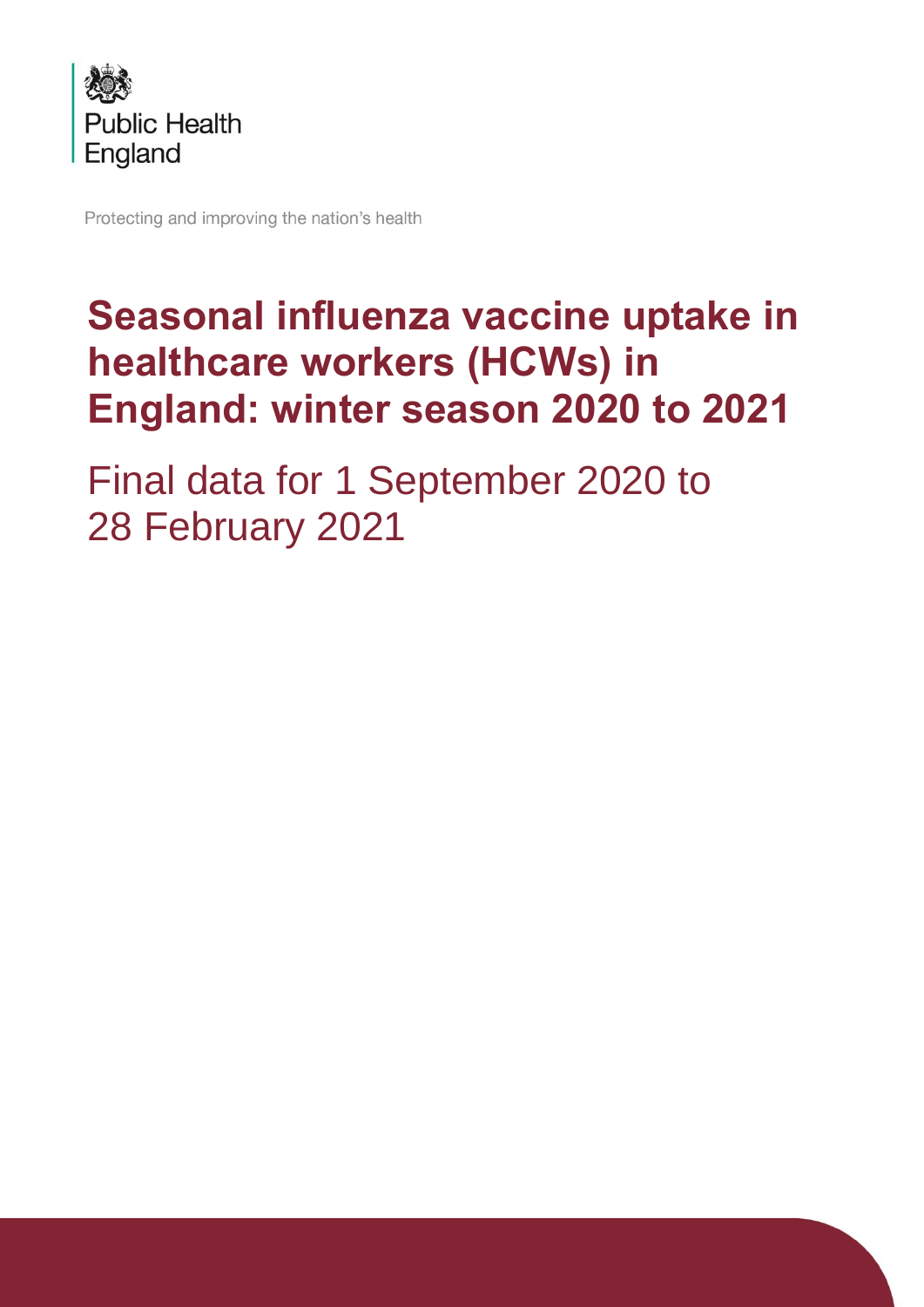# **Contents**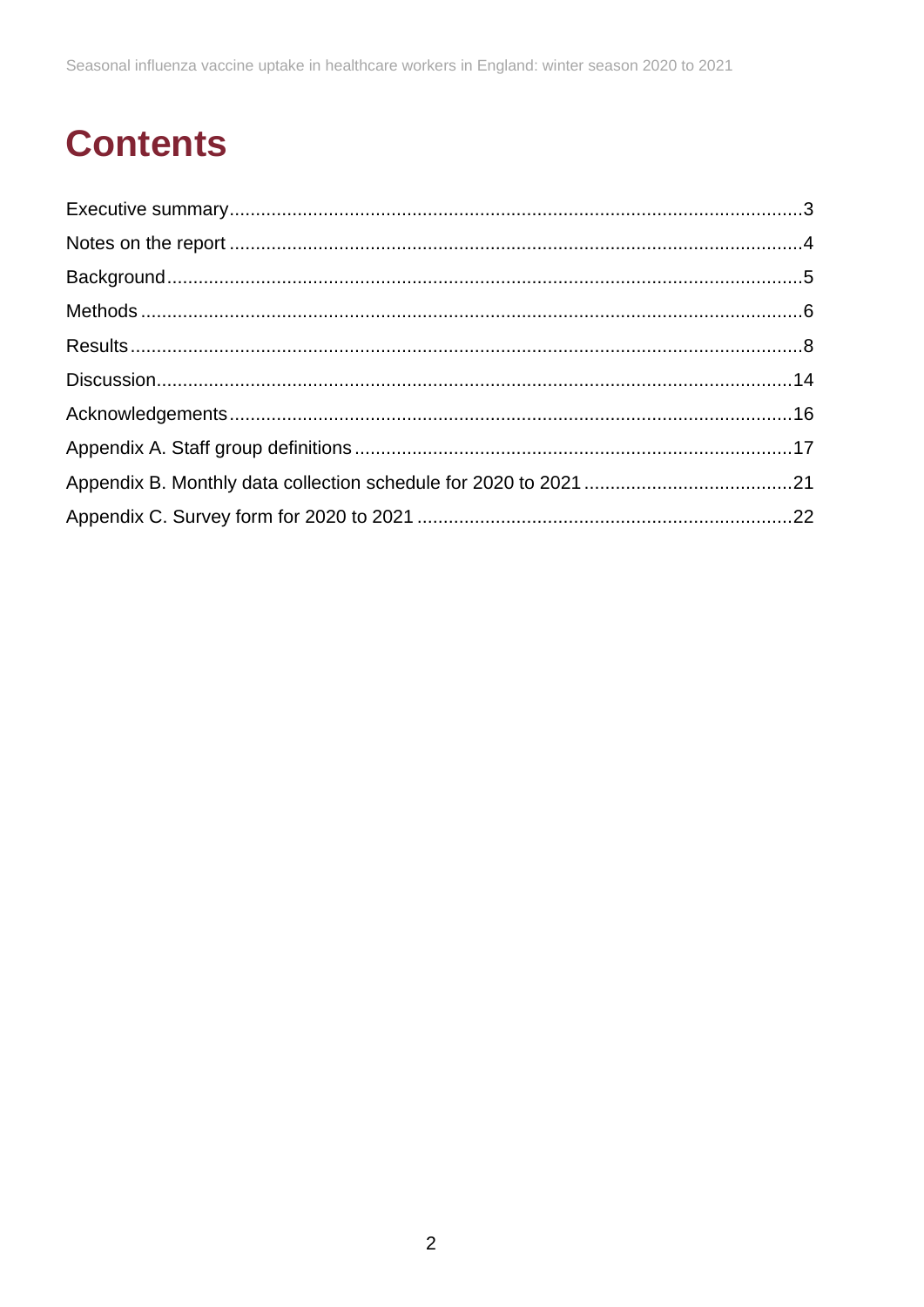# <span id="page-2-0"></span>**Executive summary**

This document reports on the uptake of seasonal influenza vaccination among frontline healthcare workers (HCWs) during the 2020 to 2021 vaccination campaign in England, for vaccinations administered from 1 September 2020 up to 28 February 2021.

Frontline HCWs involved in direct patient care are encouraged to receive seasonal influenza vaccination annually to protect themselves and their patients from influenza<sup>1</sup>. All 259 NHS organisations participated in this collection, with 98.5% returning data for the final survey on cumulative influenza vaccines administered from 1 September 2020 to 28 February 2021. NHS organisations comprise acute, ambulance, care, mental health and other NHS Trusts, and primary care (GPs or Independent Sector Healthcare Providers (ISHCP), aggregated by Sustainability and Transformation Partnership (STP)).

Data were collected by staff cohorts (doctors, qualified nurses, other professionally qualified clinical staff and clinical support staff) from each organisation and aggregated by Trust, Sustainability and Transformation Partnership (STP), region and nationally. The 2020 to 2021 season saw 76.8% of all frontline HCWs (from all organisations) with direct patient care receiving the influenza vaccine in England, up from 74.3% in the 2019 to 2020 season.

Seasonal influenza vaccine uptake in NHS Trusts ranged from 53.0% to 100.0%, with one trust achieving 100% vaccine uptake. 59.4% (129 out of 217) NHS Trusts achieved vaccine uptake of 75% or more.

Seasonal influenza vaccine uptake in GP practices and ISHCPs (aggregated by STP), ranged from 60.8% to 92.6%. A total of 76.2% (32 out of 42) of STPs reported uptake of 75% or greater.

The highest seasonal influenza vaccine uptake in England was achieved among qualified nurses in GP practices, with an uptake of 84.8%. The lowest uptake was 75.0% in support to clinical staff.

<sup>1</sup> [National influenza vaccination programme 2020 to 2021](https://www.england.nhs.uk/wp-content/uploads/2020/05/national-flu-immunisation-programme-2020-2021.pdf)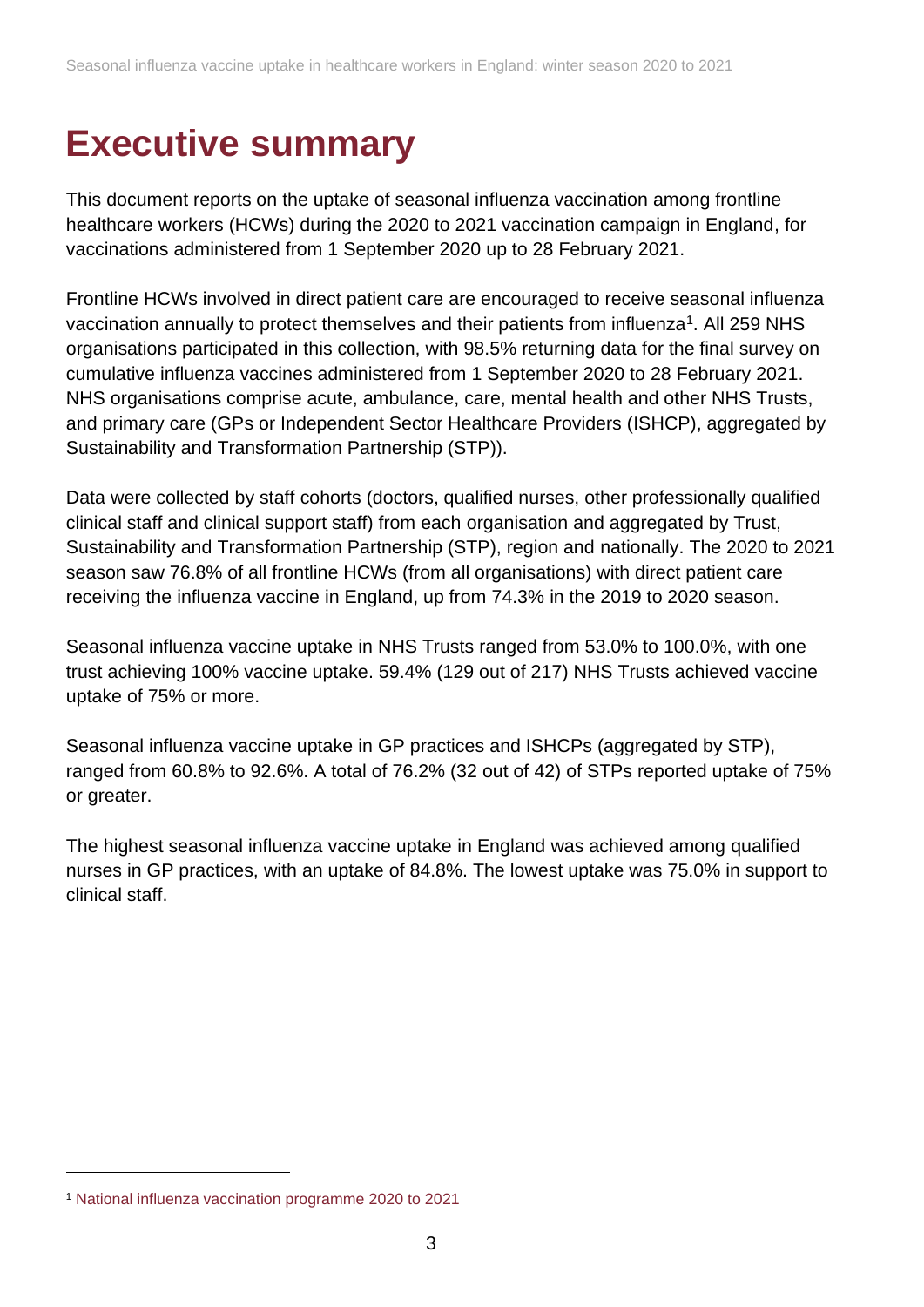## <span id="page-3-0"></span>**Notes on the report**

### Intended audience

This report is aimed at professionals directly involved in the delivery of the influenza vaccine in frontline healthcare workers, Screening and Immunisations Teams, governmental organisations and researchers with an interest in the influenza vaccination programme in England.

## Aim of the report

This report provides an update on influenza vaccine uptake (%) in frontline healthcare workers involved in direct patient care. The data is presented to understand the progress of influenza vaccine uptake amongst frontline healthcare workers by staff group compared to the previous seasons. This report will also support the future planning of seasonal influenza vaccination amongst frontline healthcare workers.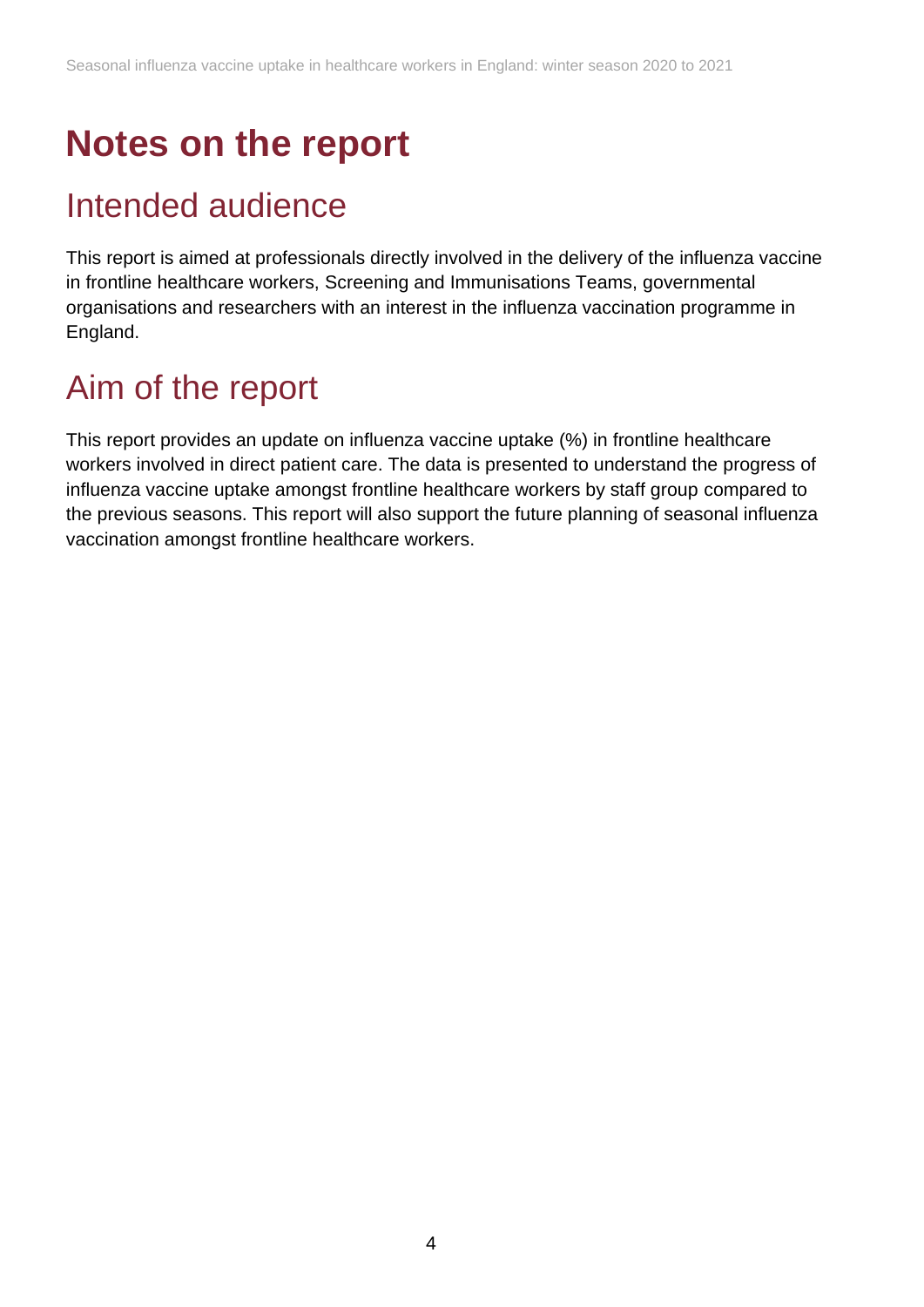# <span id="page-4-0"></span>**Background**

Frontline healthcare workers (HCWs) involved in direct patient care are encouraged to receive a seasonal influenza vaccine annually, to protect themselves and their patients from influenza<sup>2</sup>. To assess vaccine uptake for the 2020 to 2021 winter season among HCWs, a seasonal influenza vaccine uptake survey of all 259 NHS organisations in England was undertaken. NHS organisations comprise acute, ambulance, care, mental health and other NHS Trusts, and primary care (GPs or Independent Sector Healthcare Providers (ISHCP), aggregated by Sustainability and Transformation Partnership (STP)).

Public Health England (PHE) co-ordinated and managed the data collection, and produced monthly provisional data on vaccinations allowing the National Health Service (NHS) and Department of Health and Social Care (DHSC) to track the progress of the programme during the 2020 to 2021 influenza season. This collection received approval as a mandatory collection from Data Standards Assurance Service (DSAS) formally known as Burden Advice Assessment Service (BAAS) under license ROCR/OR/2209/001MAND.

The Commissioning for Quality and Innovation (CQUIN) scheme was introduced in the 2016 to 2017 season with the intention to deliver clinical quality improvements and drive transformational change. One of the indicators under the NHS Staff health and wellbeing is improving the uptake of influenza vaccination for frontline staff within providers by introducing payment incentives to Trusts who reach high uptake rates. Due to the coronavirus (COVID-19) pandemic, the CQUIN scheme was suspended for the 2020 to 2021 season.

The aims and objectives of the 2020 to 2021 seasonal influenza vaccine uptake campaign amongst HCWs in England were to:

- monitor vaccine uptake amongst HCWs to inform the management and progress of the national vaccination programme
- allow DHSC, NHS England, Screening and Immunisation Teams, NHS Trusts and STPs to review national, regional, and local vaccine programme performance and identify staff groups and local or regional areas where coverage is high (to identify best practice to inform activities to increase uptake) and low (to increase uptake further)
- gather epidemiological data to support the evaluation and future planning of seasonal influenza vaccinations amongst frontline HCWs

<sup>2</sup> [National influenza vaccination programme 2020 to 2021](https://www.england.nhs.uk/wp-content/uploads/2020/05/national-flu-immunisation-programme-2020-2021.pdf)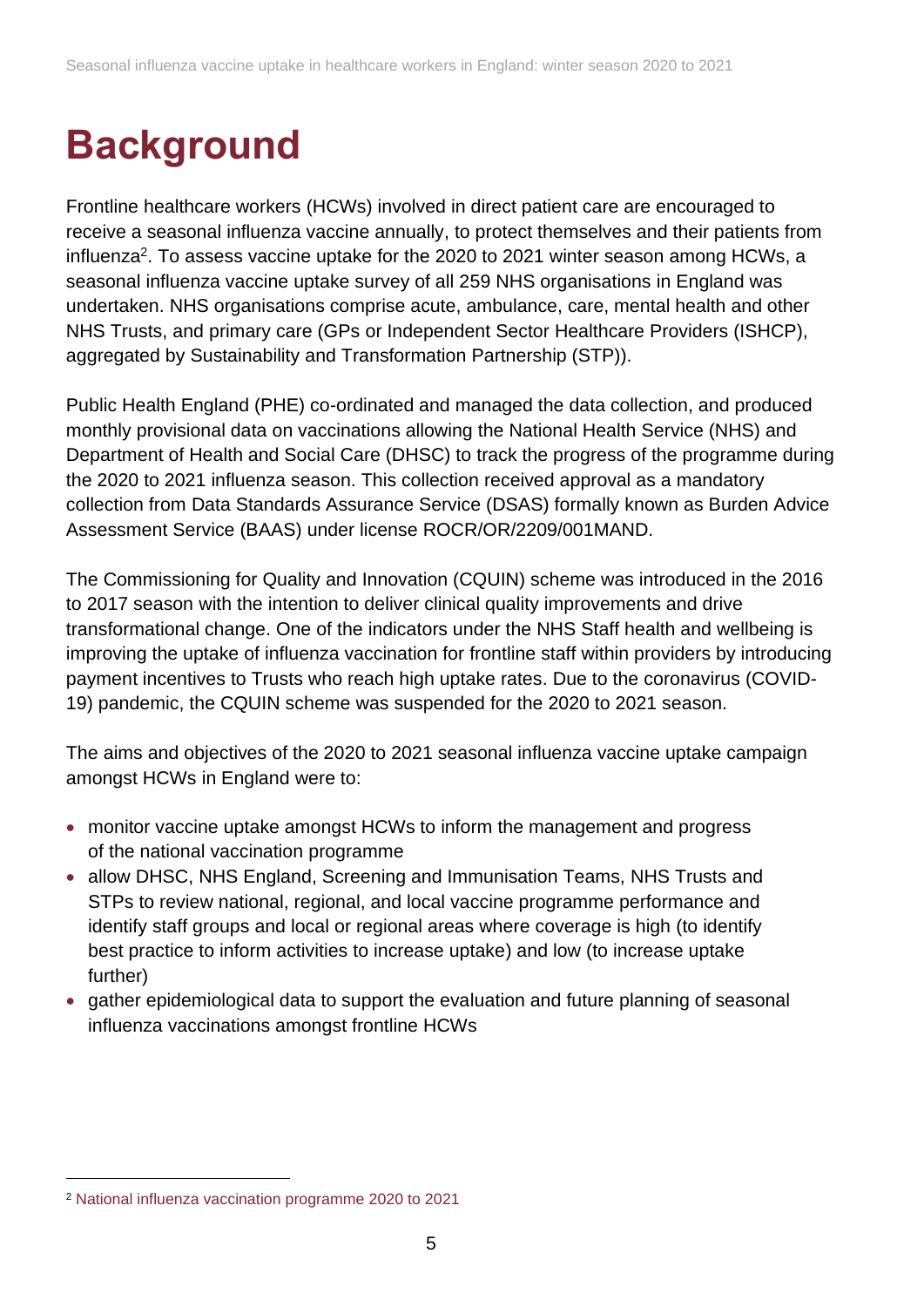## <span id="page-5-0"></span>**Methods**

Cumulative data on seasonal influenza vaccine uptake was collected from all NHS Trusts<sup>3</sup>, using the ImmForm website. Data was collected on frontline HCWs involved in direct patient care in monthly surveys for vaccinations administered between 1 September 2020 and 28 February 2021 (inclusive). This included doctors, qualified nurses, other professionally qualified clinical staff and clinical support staff, and are the same groups that were monitored in previous seasons. Staff group definitions used were identical to NHS Workforce Census definitions and are described in detail in [Appendix A.](#page-16-0) Trusts identify frontline HCWs eligible to receive seasonal influenza vaccine (the denominator) and record all those that are vaccinated (the numerator) to calculate their overall vaccine uptake.

Each monthly survey on the ImmForm website was opened for data submission over the first 9 working days of each survey month, (with adjustments and extensions made to allow for public holidays in some weeks). The 2020 to 2021 monthly data collection schedule with original survey deadlines is provided in [Appendix B.](#page-20-0)Trusts had 7 working days to submit data manually onto the ImmForm website. NHS England and Screening and Immunisation teams were allocated an additional 2 working days to amend and validate data, and to follow up with non-responding Trusts, GP practices and ISHCPs to ensure data were submitted. Additional follow-up was undertaken by PHE of non-responding Trusts or for data validation as required.

The data in this report is as submitted by Trusts and NHS England and Screening and Immunisation Teams and has not been altered except by specific request from nominated representatives of the Trust.

### ImmForm website

One of the functions of the [ImmForm website](https://portal.immform.phe.gov.uk/) is to provide a secure platform for vaccine uptake data collection for several immunisation surveys, including this collection. It allows data providers to:

- provide information on the trust type, trust status and survey coverage
- view vaccine uptake rates by staff group allowing data providers to review and assess progress for their own organisation
- allow local NHS England and Screening and Immunisation teams to view a 'nonresponder' report that highlights trusts and primary care providers in their region that have not yet submitted data, thus allowing follow-up

<sup>3</sup> This included acute acute, ambulance, care, community, mental health and other NHS Trusts, and primary care (GP/ISHCP, aggregated by STP).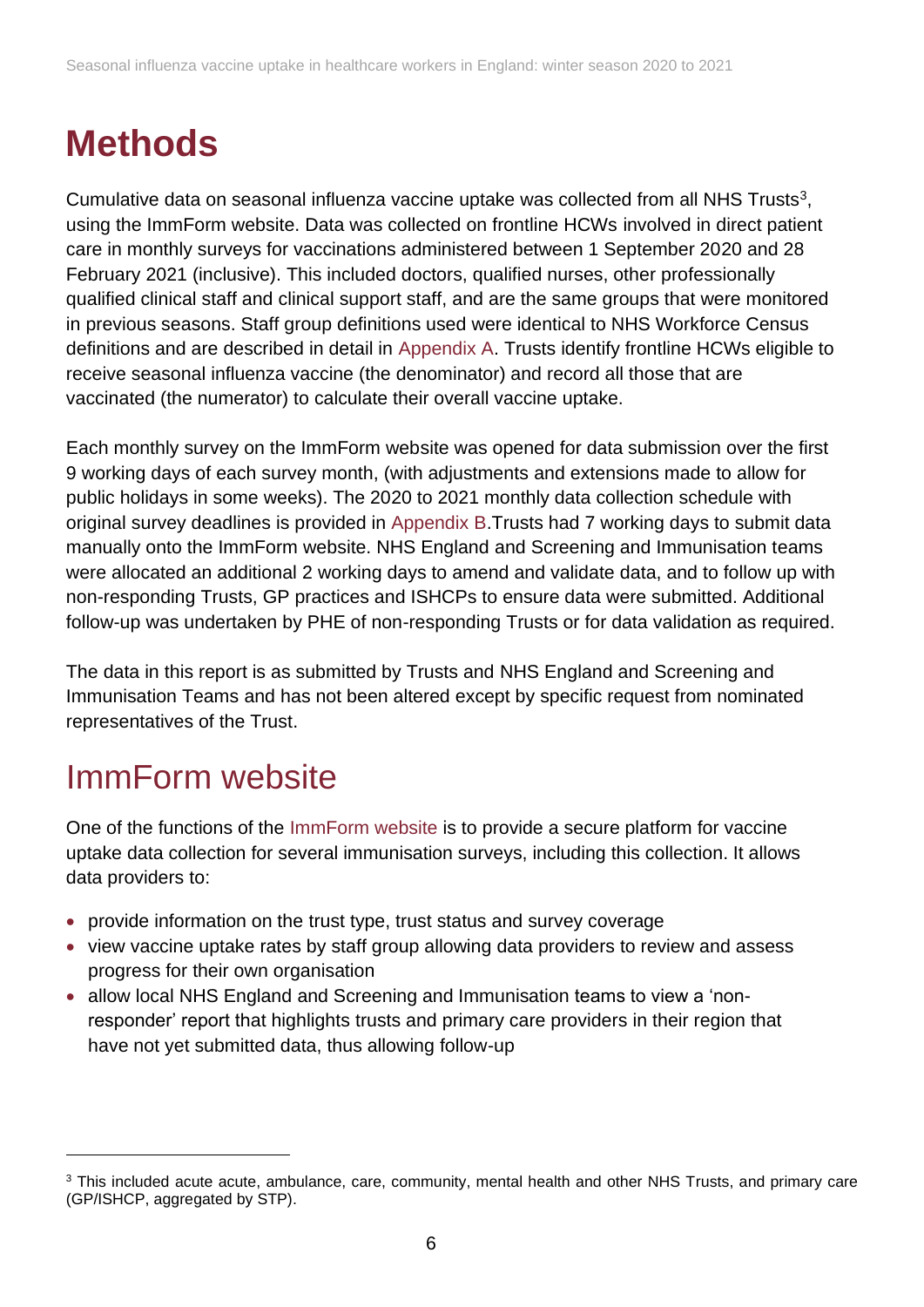### Data limitations

All the data needed to calculate vaccine uptake were entered manually directly onto the ImmForm website by Trusts. All Trusts were asked to submit cumulative data monthly over 5 months. As none of these data were extracted from information systems there is the possibility of human error or misinterpretation. The ImmForm survey form has basic automated validation checks to ensure logical consistency. For example, ensuring that the sum of the figures for individual staff group match the total for all frontline HCWs, and that the number vaccinated must be less than or equal to the number of reported frontline HCWs. As part of an exercise to improve data quality and remove input errors, the submitted data were then manually checked and validated.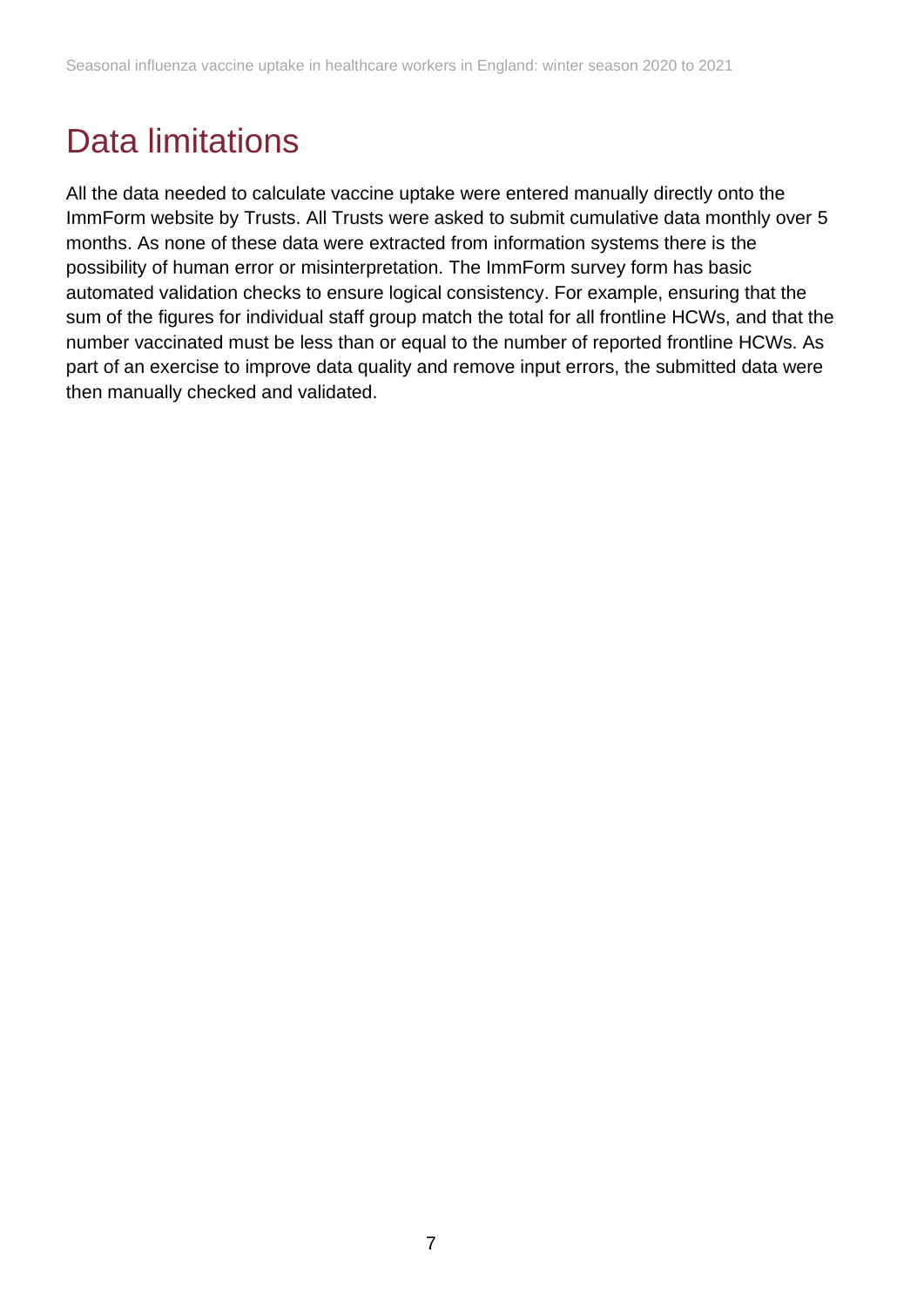# <span id="page-7-0"></span>**Results**

A total of 255 out of 259 organisations (98.5% response rate) submitted data on seasonal influenza vaccinations administered up to 28 February 2021. A 98.7% response rate (234 out of 237) was seen in the 2019 to 2020 season. Since the 2019 to 2020 influenza season, the total number of organisations has increased from 237 to 259 organisations due to trusts merging and separating, and the introduction of Sustainability and Transformation Partnerships (STPs). A summary of main results are outlined below.

### National vaccine uptake rates

Overall, 76.8% (869,061 out of 1,131,683) of frontline HCWs received the seasonal influenza vaccine during the 2020 to 2021 season, compared with 74.3% in the previous season (2019 to 2020), 70.3% in 2018 to 2019 and 68.7% in 2017 to 2018<sup>4</sup> (Figure 1). Supplementary tables 1,2 and 3 show national seasonal influenza vaccine uptake figures for the 2020 to 2021 season by STP, Trust and Trust type.





\* Pandemic year in which the HCWs vaccine uptake survey expanded from acute trust only to include other Trusts, such as ambulance, mental health, and primary care trusts.

~ CQUIN scheme was introduced or continued.

<sup>▪</sup> CQUIN scheme was suspended.

<sup>4</sup> [Seasonal influenza vaccine uptake amongst frontline healthcare workers \(HCWs\) in England, 2012 to 2020](http://www.gov.uk/government/collections/vaccine-uptake)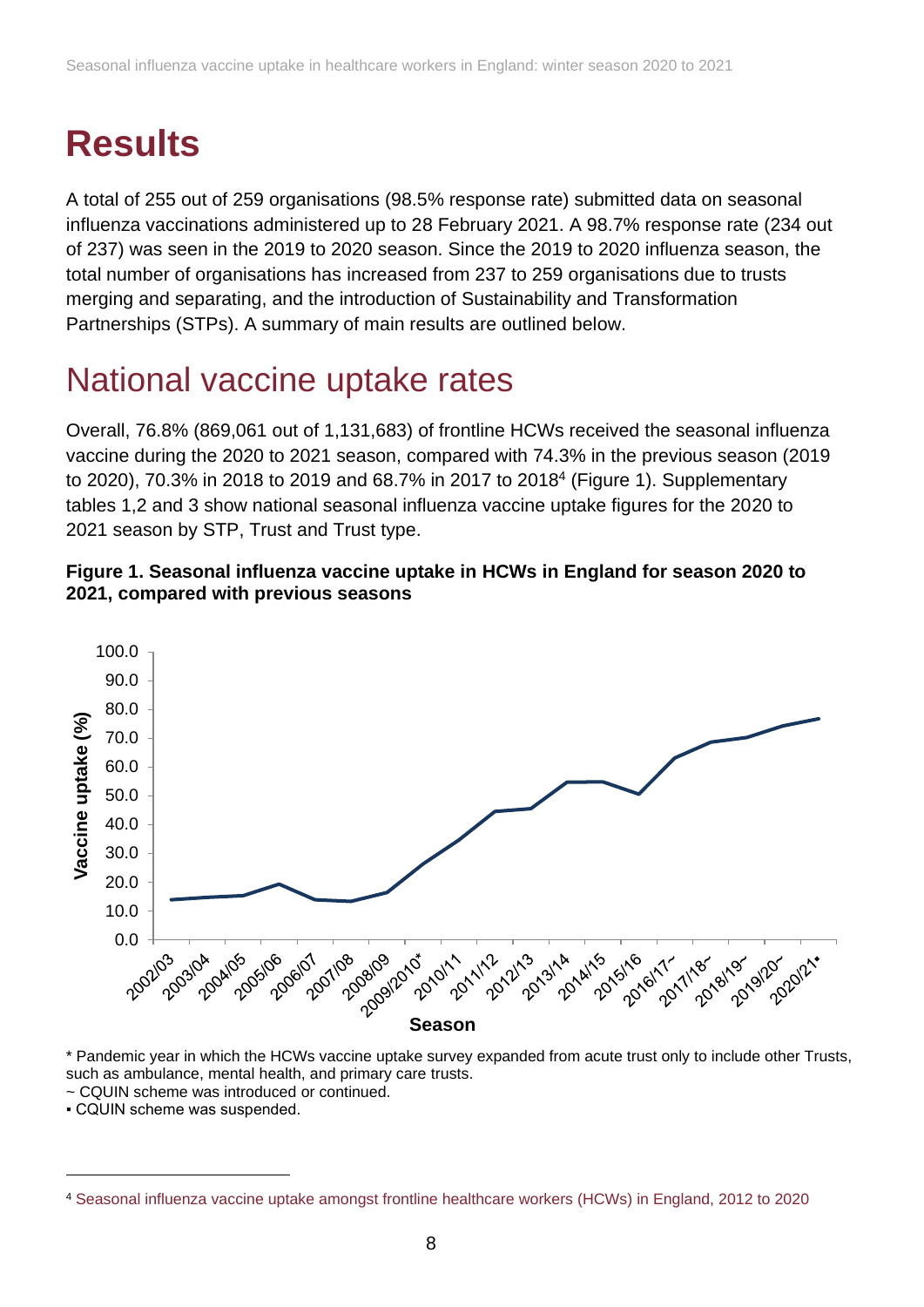Uptake of the seasonal influenza vaccine increased significantly during the first 3 months of vaccination and then began to plateau from December onwards. At all points in the season, uptake was higher than corresponding times in previous seasons (Figure 2).



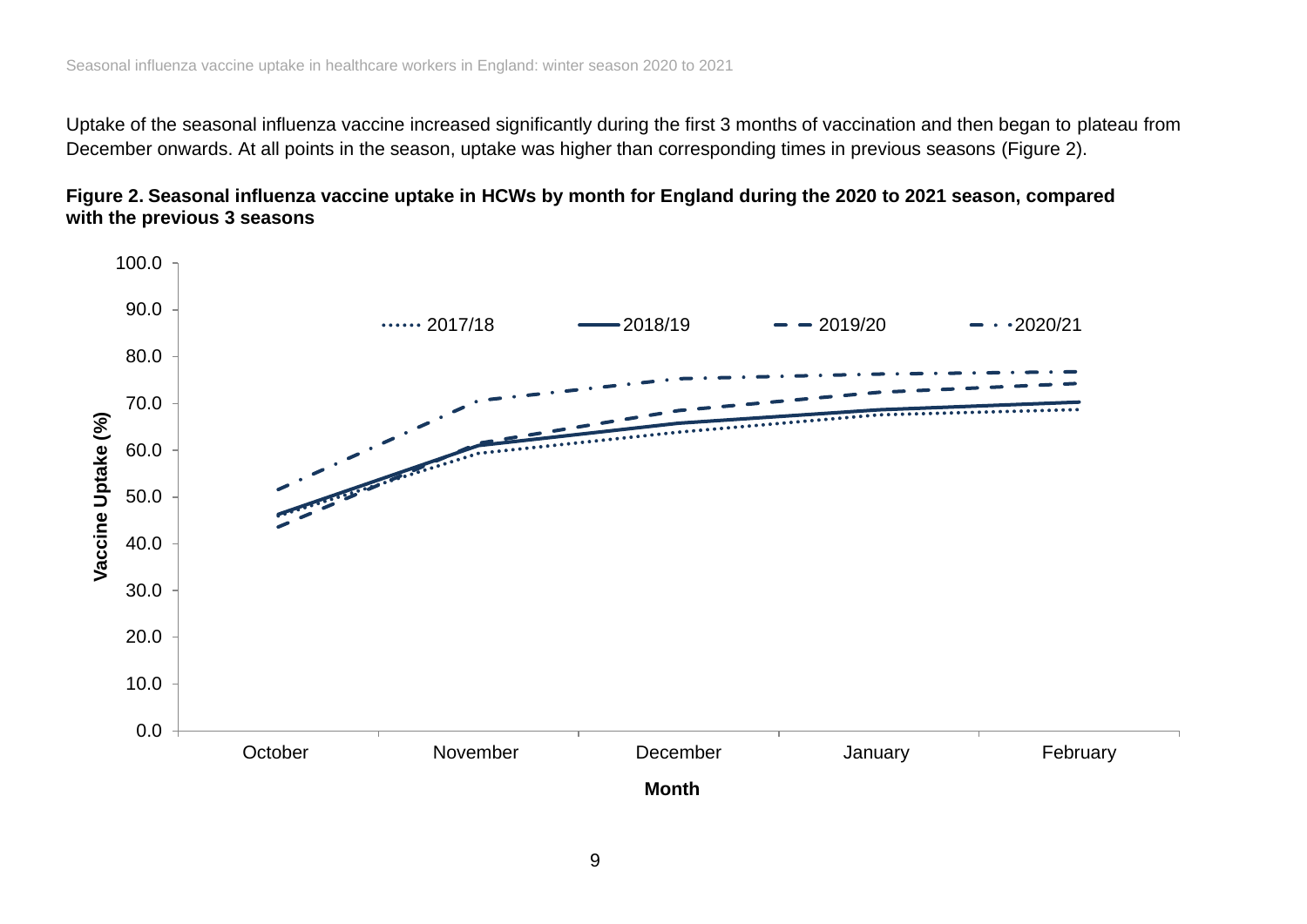### National vaccine uptake rates by staff group

The highest seasonal influenza vaccine uptake by staff group was amongst qualified nurses in GP practices at 84.8%, up from 71.6% in the previous season (2019 to 2020). The lowest uptake was among support to clinical staff at 75.0%, compared to 77.2% in the 2019 to 2020 season. The 2019 to 2020 season saw a much greater variation and a lower minimum vaccine uptake by staff group compared to the 2020 to 2021 season, ranging from 59.4% to 77.2%.

#### **Figure 3. Seasonal influenza vaccine uptake in HCWs by staff groupings in England for 2020 to 2021, compared with 2019 to 2020**

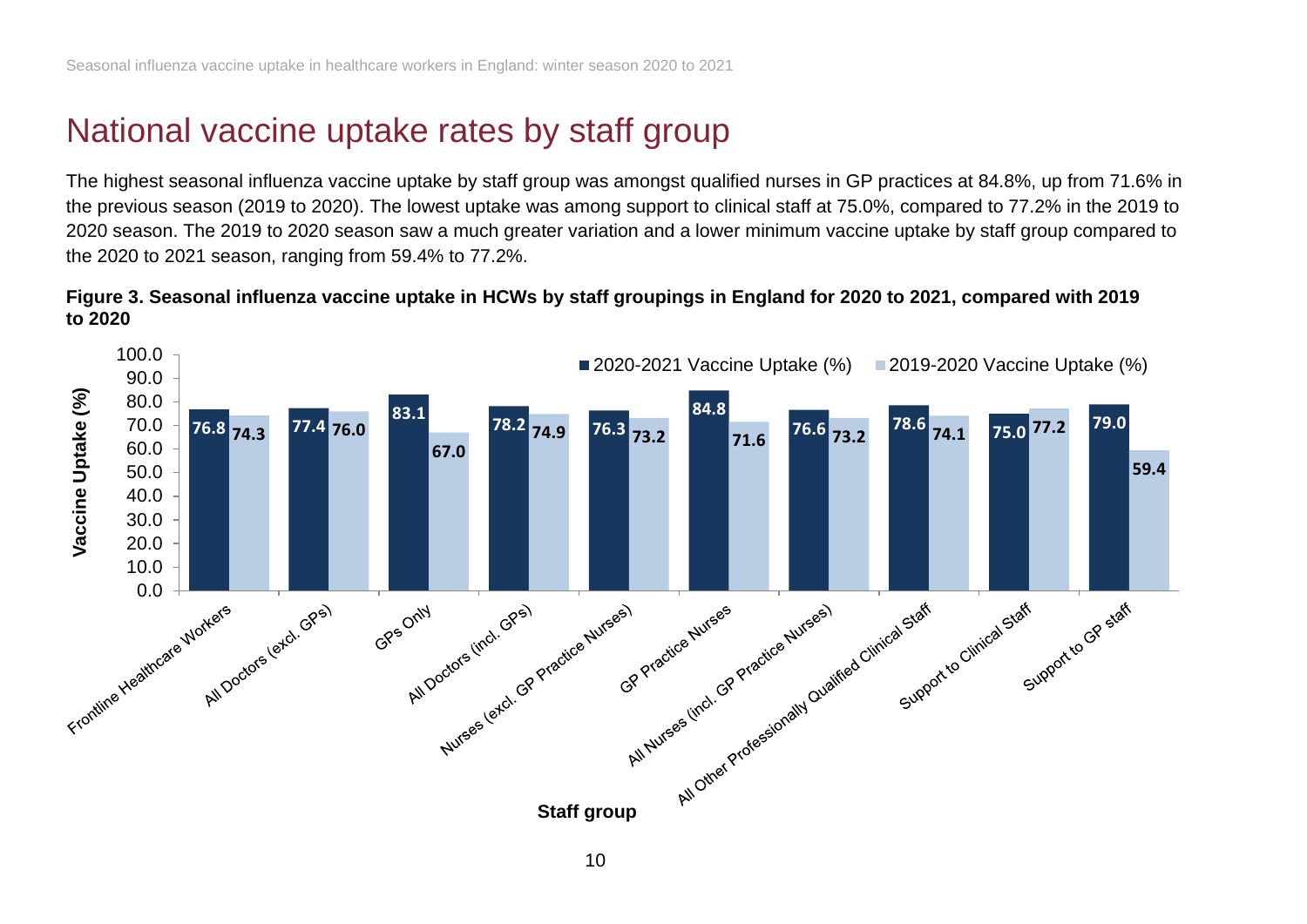### Vaccine uptake for all trusts

The median seasonal influenza vaccine uptake for all Trusts was 77.7%. The highest seasonal influenza vaccine uptake reported by a Trust was 100.0%, with 59.4% of all Trusts (129 out of 217) achieving vaccine uptake rates of 75% or more. The lowest seasonal influenza vaccine uptake reported by a Trust was 53.0%. Seasonal influenza vaccine uptake (from all Trusts) aggregated by commissioning region ranged from 72.1% in London to 79.7% in the North West, with 5 out of 7 commissioning regions recording overall uptake of 75% or greater (Figure 4).

#### **Figure 4. Seasonal influenza vaccine uptake in HCWs in all Trusts by commissioning region in 2020 to 2021, compared to 2019 to 2020**

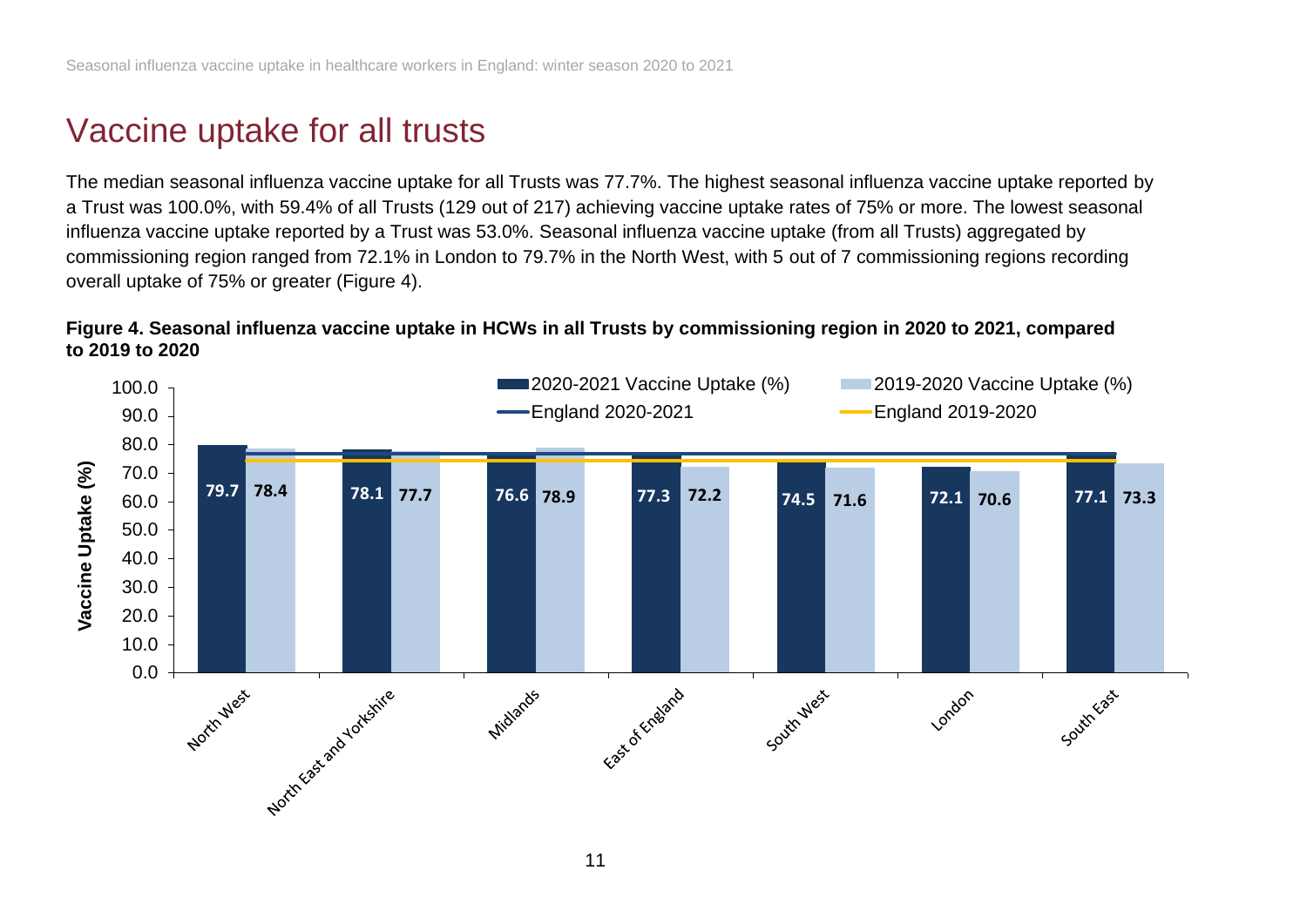### Vaccine uptake for GP practices and independent sector health care providers (ISHCPs)

Seasonal influenza vaccine uptake in primary care organisations (from GP Practices and ISHCPs) aggregated by STP ranged from 60.8% to 92.6%, with 32 out of 42 STPs reporting uptake of 75% or over. When aggregated subsequently by commissioning region, vaccine uptake ranged from 67.4% in London to 83.1% in the North West, with 6 out of 7 commissioning regions reporting uptake of 75% or greater (Figure 5).

#### **Figure 5. Seasonal influenza vaccine uptake in HCWs in primary care (GP and ISHCP) in England by commissioning region 2020 to 2021, compared to 2019 to 2020**

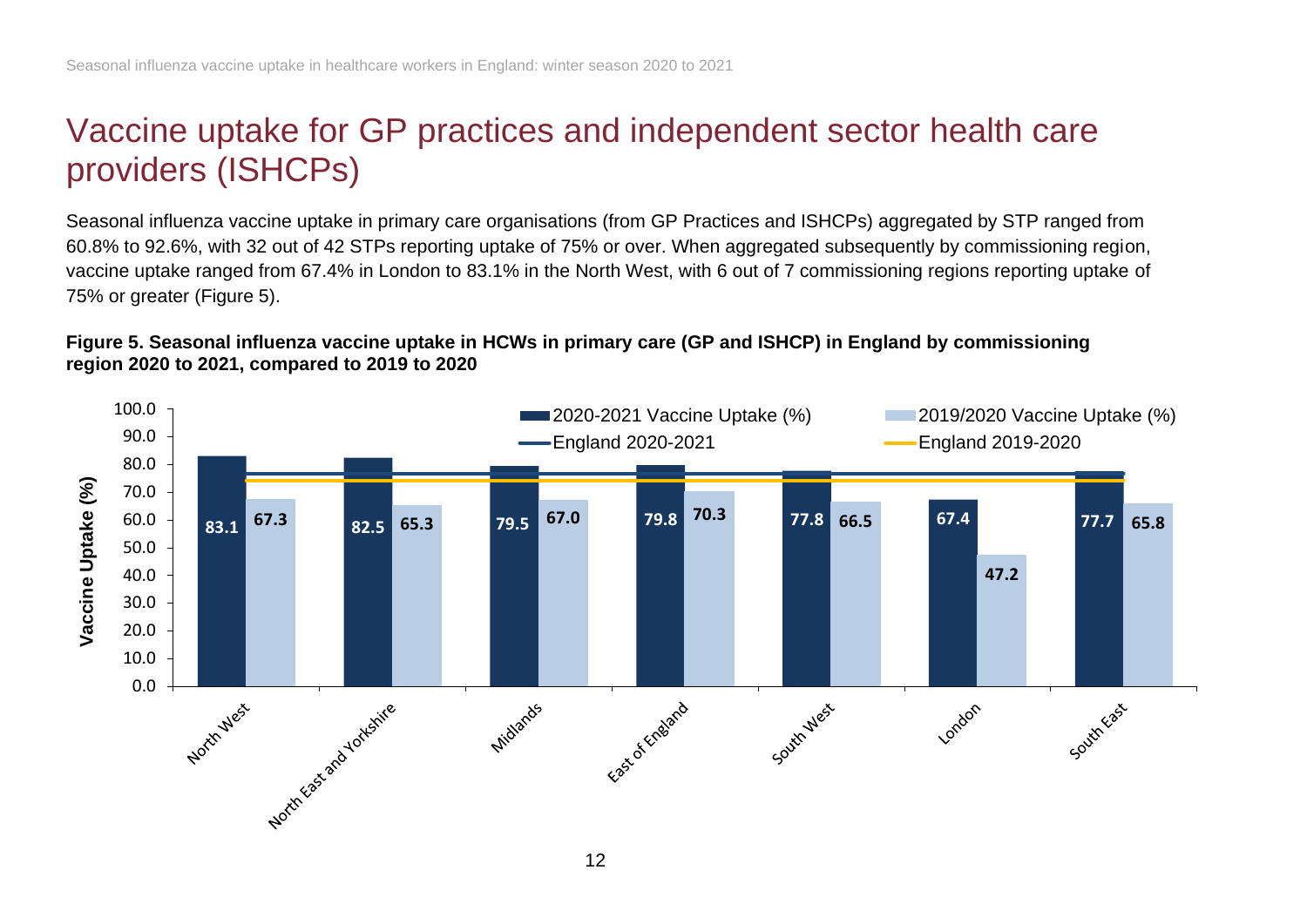### Vaccine uptake rates by organisation type

Seasonal influenza vaccine uptake by organisation type ranged from 74.5% for staff in Mental Health NHS Trusts compared to 79.3% in those working in primary care organisations (GP/ISHCPs) (Figure 6). The uptake by all organisation types increased compared to the previous season.

#### **Figure 6. Seasonal influenza vaccine uptake in HCWs by organisation type 2020 to 2021, compared to 2019 to 2020**

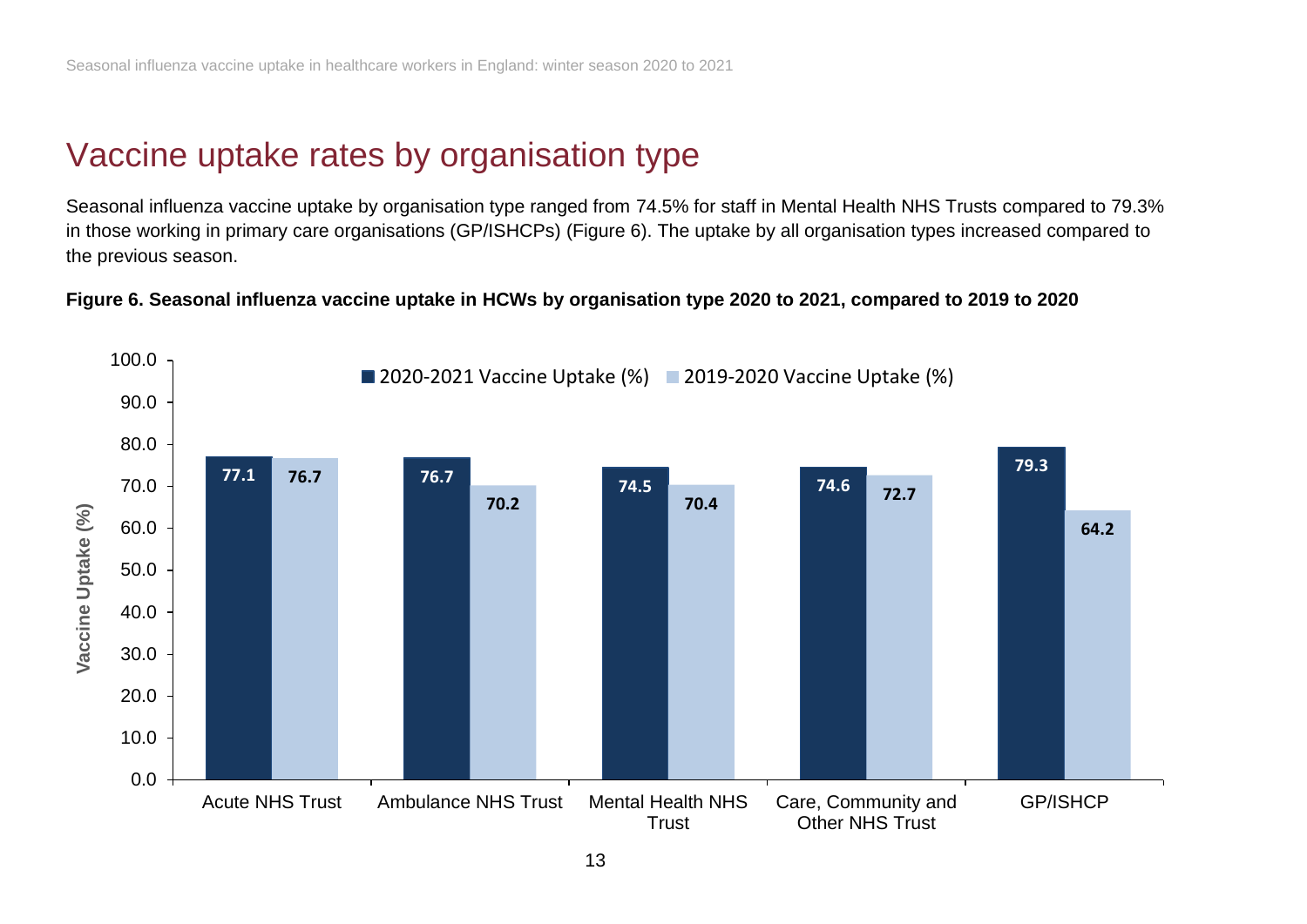# <span id="page-13-0"></span>**Discussion**

The 2020 to 2021 influenza season recorded a seasonal influenza vaccine uptake of 76.8% amongst HCWs in England, an increase in uptake by 2.5% (74.3% achieved in 2019 to 2020 season). This is the highest uptake achieved since the start of the programme, with uptake at just 14.0% in the 2002 to 2003 season. The continued increase in seasonal influenza vaccine uptake amongst HCWs remains important to lower the risk of influenza infection amongst HCWs themselves (who may be at increased risk of exposure to influenza compared with the general population), their patients who may have a suboptimal response to their own vaccinations, and their families.

The Commissioning for Quality and Innovation (CQUIN) scheme was introduced in the 2016 to 2017 season to improve the uptake of influenza vaccination for frontline staff within providers. Since the introduction of the CQUIN scheme, vaccine uptake in all Trusts (excluding in primary care organisations) rose from 50.5% in 2015 to 2016 to 75.2% in the 2019 to 2020 season. The CQUIN scheme was suspended for the 2020 to 2021 season due to the COVID-19 pandemic.

The 'I've had my flu jab' marketing campaign<sup>5</sup> was created by PHE, with support from NHS England & Improvement and the Department of Health and Social Care. The campaign was designed to encourage health and social care workers to be vaccinated against seasonal influenza, to help protect them against flu and reduce transmission to vulnerable patients and clients. There was increased appetite for the campaign, with a 63% increase in downloads of campaign assets and 11% increase in 'I've had my flu jab' stickers ordered by partners and given to colleagues after they've had their flu jab, suggesting partner engagement with the campaign was higher than previous years.

During the 2020 to 2021 season, 59.4% of all Trusts achieved vaccine uptake rates of 75% or more, with the highest vaccine uptake by staff group being achieved among GP practice nurses. Approximately 23.2% of HCWs in direct contact with patients (262,622) in organisations responding to the survey did not receive the influenza vaccine this season.

For 2020 to 2021 season, details on the inclusion and exclusion criteria of frontline healthcare workers continued to be included in the user guide. Alongside efforts by participating NHS Trusts to ensure accuracy of provided data, PHE continued to carry out additional data validation to ensure the minimisation of double counting by contributing organisations (See [Appendix A.](#page-16-0))

The Health and Social Care Act 2008 Code of Practice on the prevention and control of infections and related guidance, emphasise the need to ensure so far as is reasonably practicable that HCWs are free of and are protected from exposure to infections that can be

<sup>5</sup> [Health and Social Care Workers Flu Immunisation Marketing](https://campaignresources.phe.gov.uk/resources/campaigns/92-health-and-social-care-workers-flu-immunisation-/resources)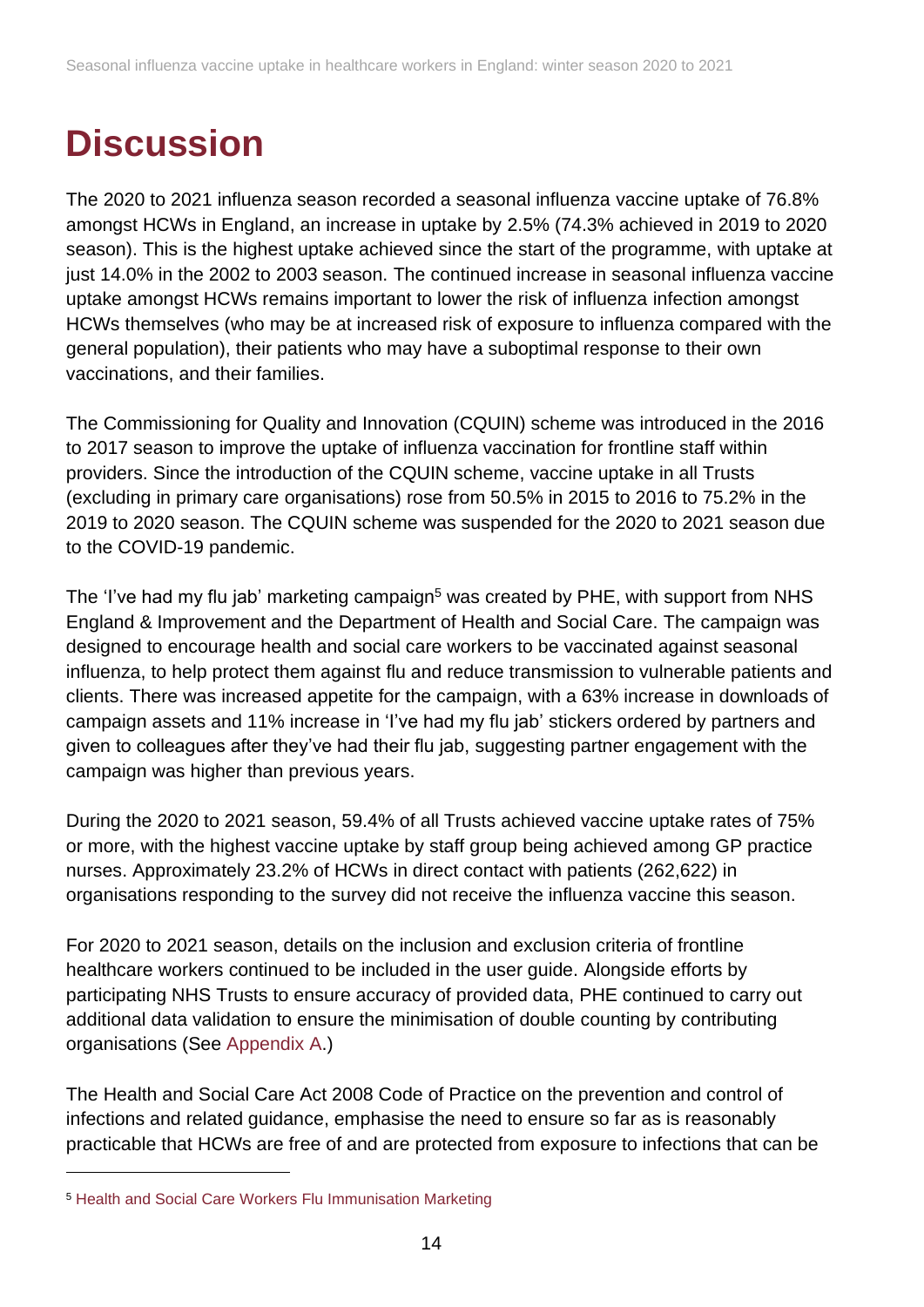caught at work, and that all staff are suitably educated in the prevention and control of infection associated with the provision of health and social care. Registered providers should therefore ensure that policies and procedures are in place in relation to the prevention and control of infection such that:

- all staff can access occupational health services or appropriate occupational health advice
- occupational health policies on the prevention and management of communicable infections in care workers are in place
- decisions on offering immunisation should be made on the basis of a local risk assessment as described in Immunisation against infectious disease ('The Green Book')
- employers should make vaccines available free of charge to employees if a risk assessment indicates that it is needed (COSHH Regulations 2002)
- there is a record of relevant immunisations

Further information on the Code of Practice can be found on the [DHSC website.](https://assets.publishing.service.gov.uk/government/uploads/system/uploads/attachment_data/file/151965/dh_123923.pdf.pdf)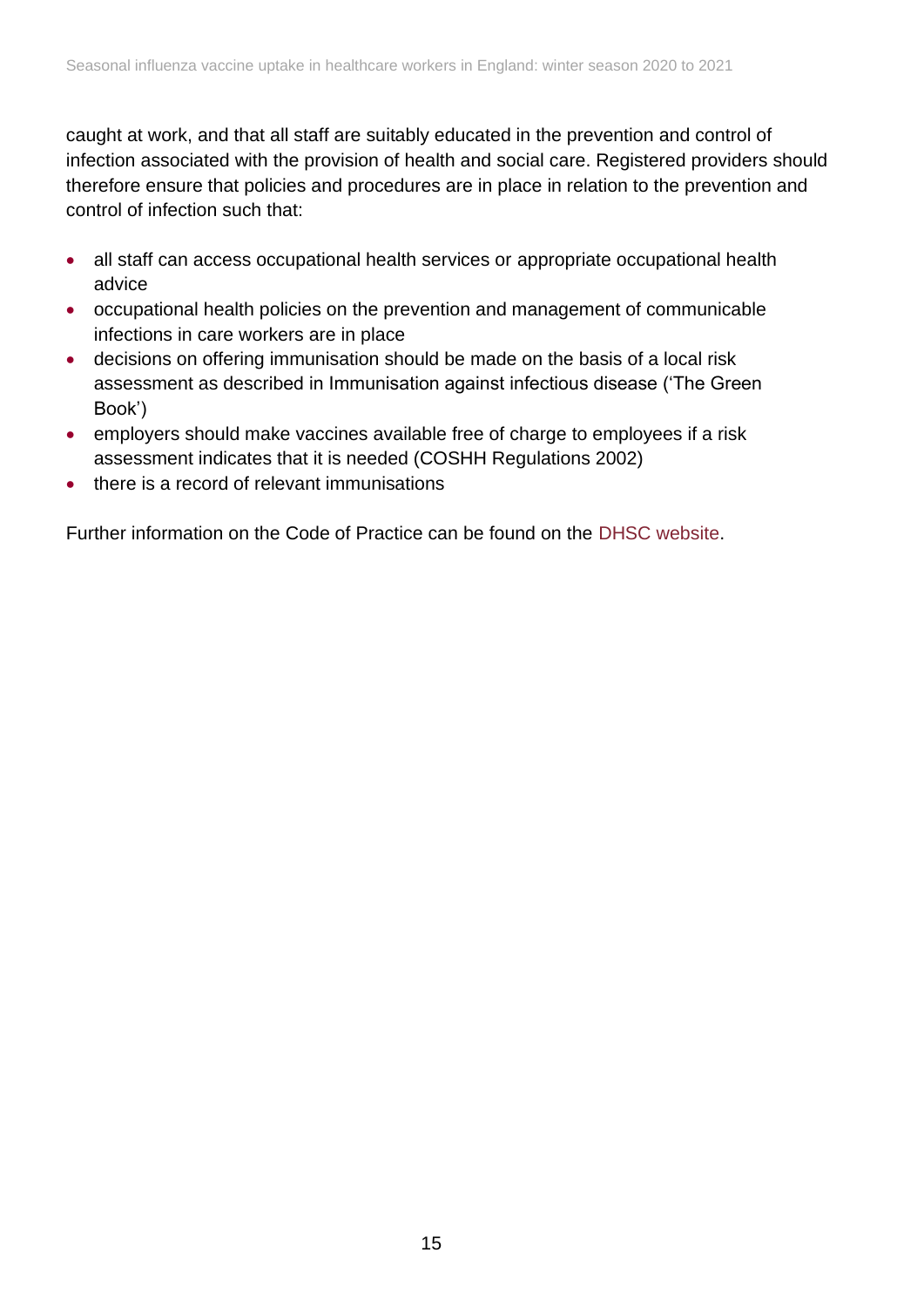## <span id="page-15-0"></span>**Acknowledgements**

The authors would like to thank everyone that contributed to the data collection, specifically:

- staff who participated in and supported the HCWs seasonal influenza vaccine uptake collection, principally Trust and NHS England and Screening and Immunisation Team data providers in England
- Influenza Surveillance Section, National Infection Service, Public Health England
- ImmForm team and the ImmForm support team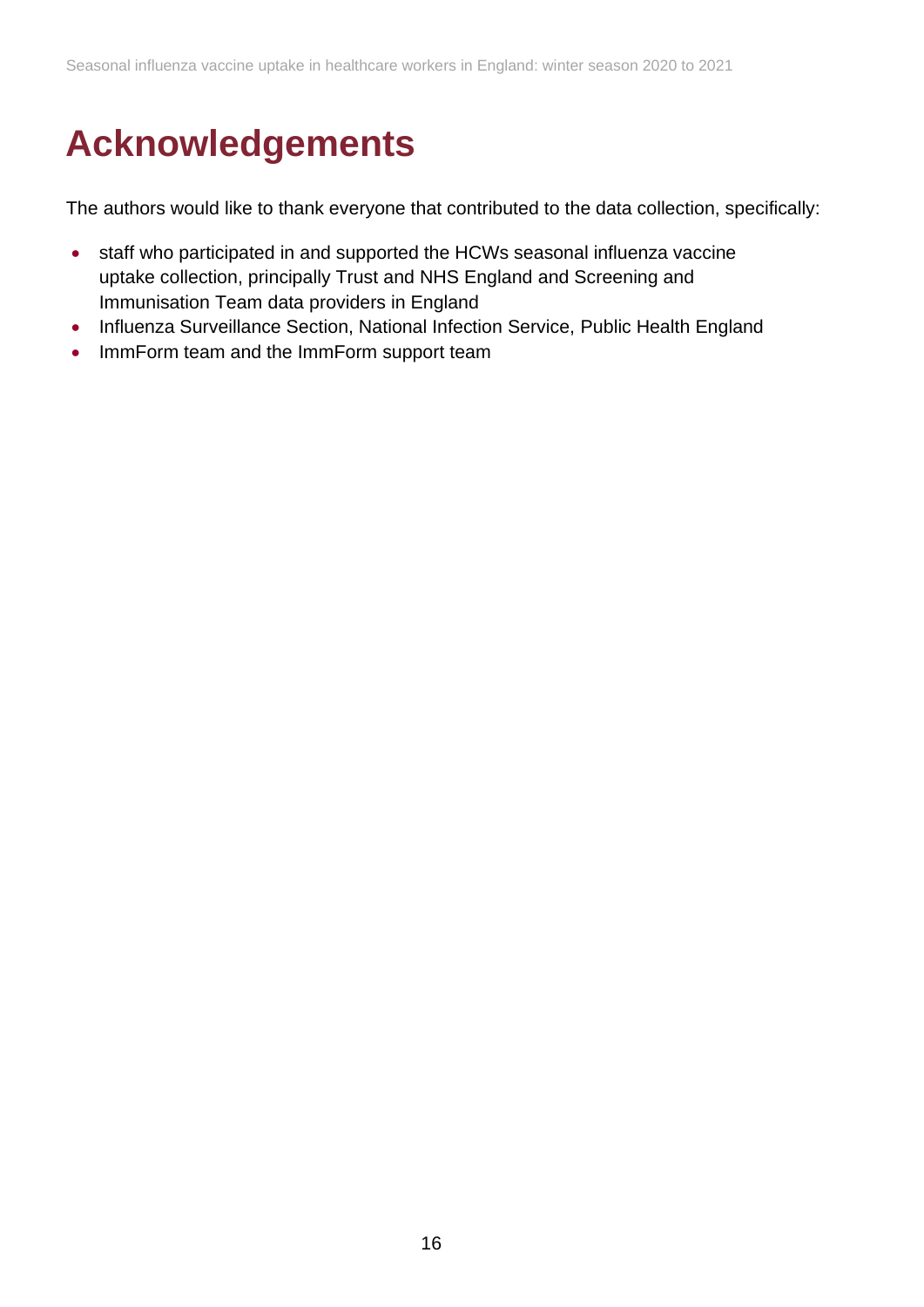# <span id="page-16-0"></span>**Appendix A. Staff group definitions**

1. Professionally Qualified Clinical Staff, consisting of all professional staff with direct patient care

| Data Item                                                                                                        | <b>Definitions of staff groups</b>                                                                                                                                                                                                                                  |  |  |
|------------------------------------------------------------------------------------------------------------------|---------------------------------------------------------------------------------------------------------------------------------------------------------------------------------------------------------------------------------------------------------------------|--|--|
| All doctors                                                                                                      | All doctors – consists of all doctors and dentists working in<br>hospital and the community and GPs (excluding retainers).<br>The figures include all grades of hospital, community and<br>public health doctor or dentist, including:<br>consultant                |  |  |
|                                                                                                                  | registrars<br>senior house officers<br>foundation years 1 and 2 staff<br>staff grades<br>associate specialists<br>clinical assistants and hospital practitioners<br>students                                                                                        |  |  |
| <b>Qualified Nurses</b>                                                                                          | Qualified nurses including practice nurses $-$ consists of<br>qualified nursing, midwifery and health visiting staff, working<br>in the hospital, community services and general practice.<br>These nurses have at least first level registration. They<br>include: |  |  |
|                                                                                                                  | nurse consultants<br>nurse managers<br>bank nurses<br>students                                                                                                                                                                                                      |  |  |
| All other professionally<br>qualified clinical staff                                                             | Qualified scientific, therapeutic and technical staff<br>(ST&T) - qualified health professionals and students<br>including:                                                                                                                                         |  |  |
| This comprises:<br>Qualified scientific,<br>therapeutic and<br>technical staff (ST&T)<br>Qualified allied health | consultant therapists<br>$\bullet$<br>ST&T managers<br>$\bullet$<br>healthcare scientists<br>These staff work alongside doctors, nurses and other health<br>professionals and are categorised into the following 2<br>groups:                                       |  |  |
| professionals (AHPs)<br>Other qualified ST&T                                                                     | <b>Qualified AHPs</b> – qualified allied health professionals (AHP)<br>and students are the following staff:                                                                                                                                                        |  |  |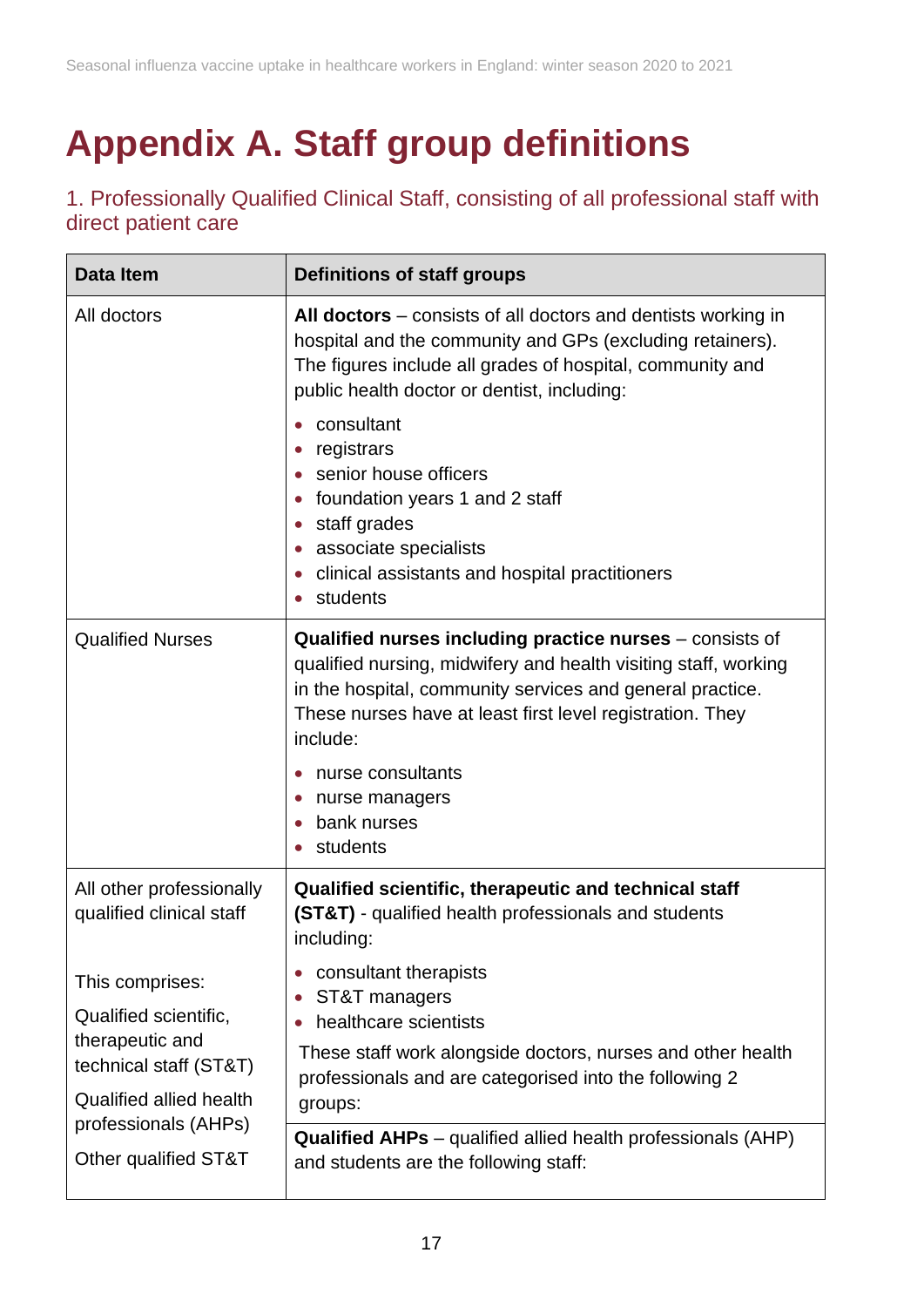| <b>Data Item</b>                    | <b>Definitions of staff groups</b>                                                                                                                                                                             |  |  |  |
|-------------------------------------|----------------------------------------------------------------------------------------------------------------------------------------------------------------------------------------------------------------|--|--|--|
| <b>Qualified ambulance</b><br>staff | chiropodists or podiatrists<br>$\bullet$<br>dieticians<br>occupational therapists<br>orthoptists<br>physiotherapists<br>radiographers<br>art, music or drama therapists<br>speech and language therapists      |  |  |  |
|                                     | In primary care, AHPs work in teams with GPs, nurses and<br>other professionals, such as social workers, to provide quick<br>and effective care for patients without the need for them to go<br>into hospital. |  |  |  |
|                                     | <b>Other qualified ST&amp;T</b> – other qualified health professionals,<br>incuding:<br>healthcare scientists<br>pharmacists<br>students                                                                       |  |  |  |
|                                     | These are other staff working in key professional roles                                                                                                                                                        |  |  |  |
|                                     | <b>Qualified ambulance staff</b>                                                                                                                                                                               |  |  |  |
|                                     | ambulance paramedics<br>technicians<br>emergency care practitioners<br>ambulance service managers                                                                                                              |  |  |  |

#### 2. Support Staff - staff working in direct support of clinical or GP staff, often with direct patient care, who free up clinical staff and allow them more time to treat patients

| <b>Data Item</b>                          | Definitions of staff groups                                                                                                                                                                    |  |  |
|-------------------------------------------|------------------------------------------------------------------------------------------------------------------------------------------------------------------------------------------------|--|--|
| <b>Support to Clinical Staff</b>          | <b>Support to doctors and nurses including:</b>                                                                                                                                                |  |  |
| This comprises:<br>Support to doctors and | nursing assistants and auxiliaries<br>nursery nurses<br>health care assistants<br>• support staff in nursing areas                                                                             |  |  |
| nurses<br>Support to ST&T staff           | Also includes clerical and administrative staff and maintenance<br>and works staff working specifically in clinical areas, for<br>example:<br>medical secretaries and medical records officers |  |  |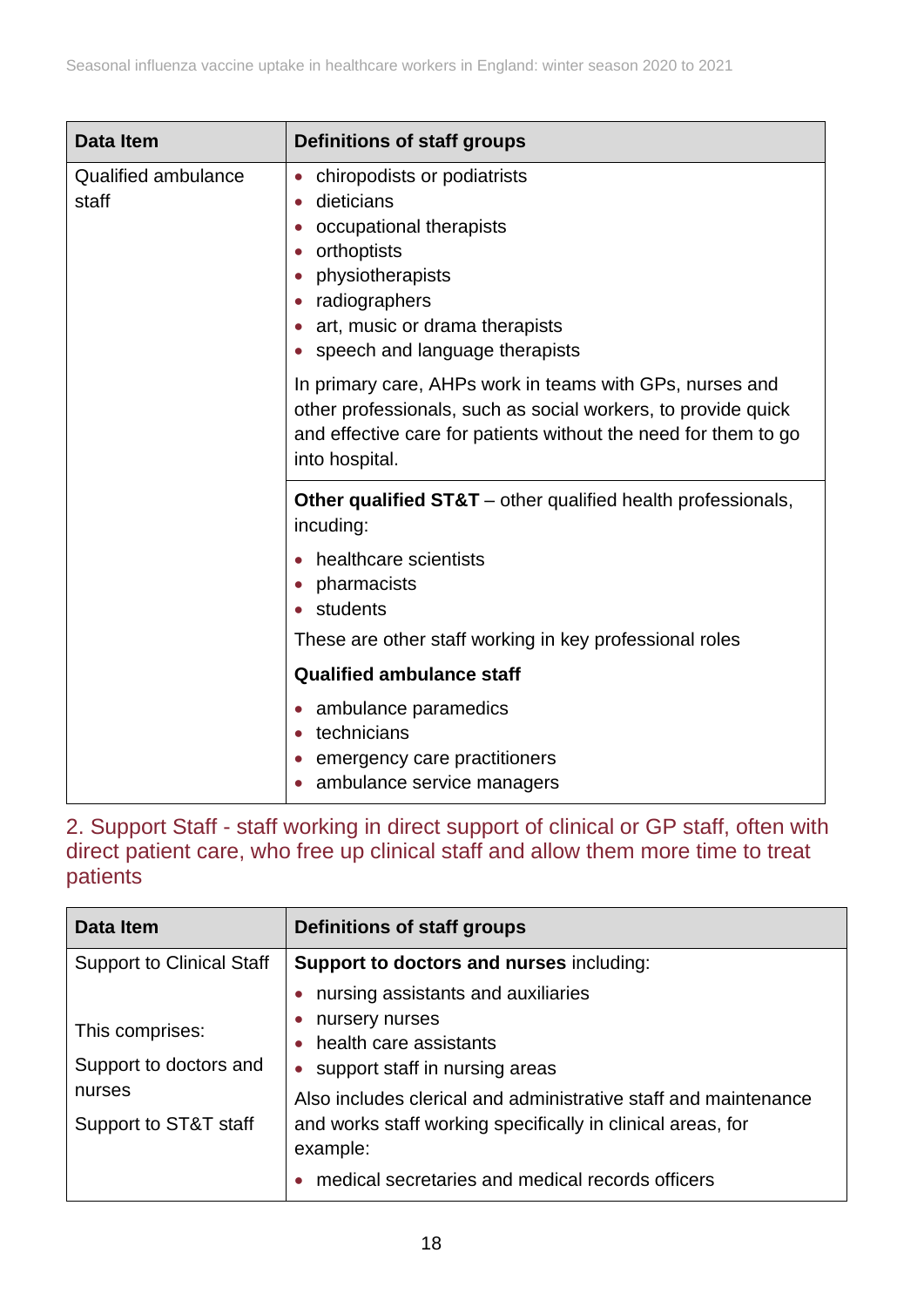| <b>Data Item</b>              | Definitions of staff groups                                                                                                                                                                                                                     |
|-------------------------------|-------------------------------------------------------------------------------------------------------------------------------------------------------------------------------------------------------------------------------------------------|
| Support to ambulance<br>staff | • support workers<br>healthcare assistants<br>students and trainees in central functions, as these are<br>mainly general porters involved in moving patients<br>around the hospital                                                             |
|                               | <b>Support to ST&amp;T staff</b> - includes:                                                                                                                                                                                                    |
|                               | • ST&T trainees and helpers or assistants<br>healthcare assistants<br>support workers<br>clerical and administrative staff<br>• maintenance works staff specifically identified as<br>supporting ST&T staff                                     |
|                               | <b>Support to ambulance staff - includes:</b>                                                                                                                                                                                                   |
|                               | • ambulance personnel<br>trainee ambulance technicians<br>healthcare assistants<br>• support workers<br>• clerical and administrative staff<br>• and maintenance and works staff specifically identified<br>as supporting the ambulance service |
| Support to GP staff           | GP practice staff – includes a variety of staff who work in<br>practices. These include:                                                                                                                                                        |
|                               | physiotherapists<br>$\bullet$<br>occupational therapists<br>receptionists<br>practice managers<br>students and trainees                                                                                                                         |
|                               | However, practice nurses are included as qualified nurses within<br>professionally qualified clinical staff instead.                                                                                                                            |

### 3. NHS Infrastructure Support - staff directly involved in the day-to-day running of the organisation and its infrastructure

| Data Item                                                                                                     | Definitions of staff groups                                                                                                                |
|---------------------------------------------------------------------------------------------------------------|--------------------------------------------------------------------------------------------------------------------------------------------|
| $N/A$ – not relevant to this<br>data collection as these<br>groups are not involved<br>in direct patient care | <b>Central functions</b> – includes clerical and administrative<br>staff working in central functions:<br>finance<br>-IT<br>legal services |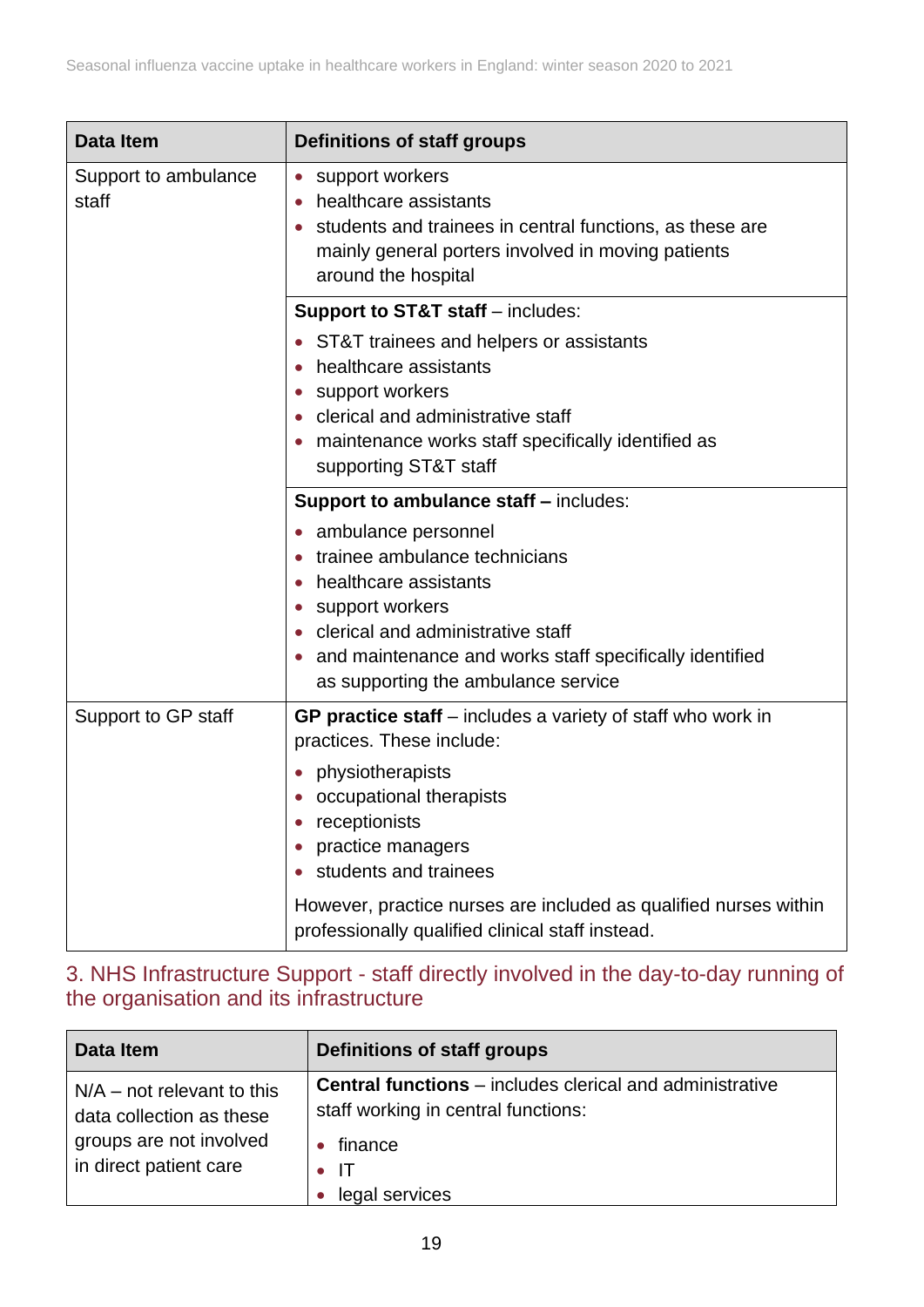| <b>Data Item</b> | <b>Definitions of staff groups</b>                                                                                                                                                        |  |  |
|------------------|-------------------------------------------------------------------------------------------------------------------------------------------------------------------------------------------|--|--|
|                  | library services<br>$\bullet$<br>health education<br>general management support services                                                                                                  |  |  |
|                  | Hotel, property and estates – includes:                                                                                                                                                   |  |  |
|                  | clerical and administrative staff<br>maintenance and works staff working in areas such<br>as laundry<br>catering<br>domestic services<br>gardeners<br>caretakers<br>labourers             |  |  |
|                  | <b>Managers and senior managers</b> – staff with overall<br>responsibility for budgets, manpower or assets, or<br>accountable for a significant area of work. Senior managers<br>include: |  |  |
|                  | staff at executive level<br>those who report directly to the board                                                                                                                        |  |  |
|                  | These staff are essential to the smooth running of hospitals,<br>Trusts and Strategic Health Authorities.                                                                                 |  |  |
|                  | This excludes nursing, ST&T and ambulance managers in<br>posts requiring specific clinical qualifications.                                                                                |  |  |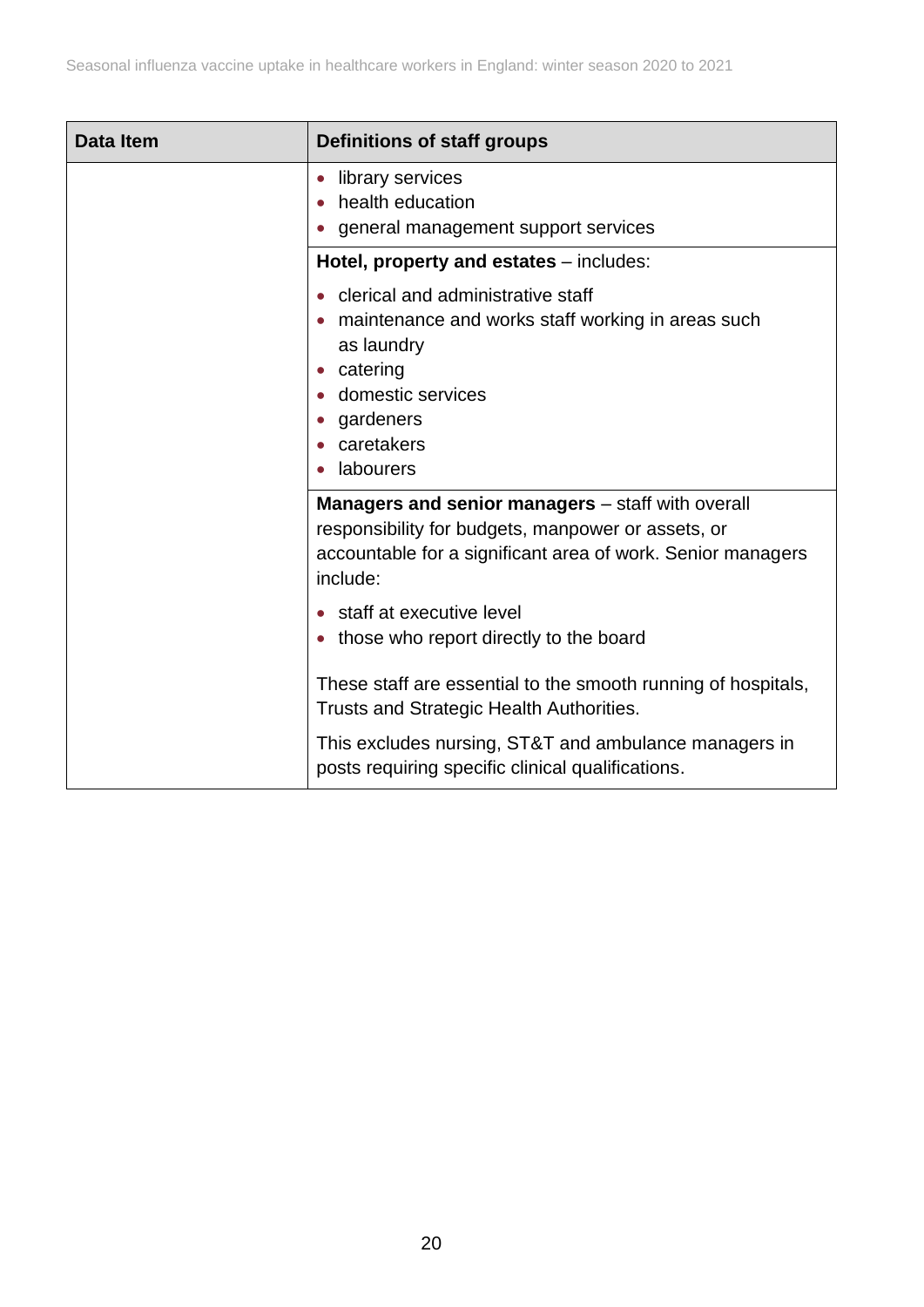## <span id="page-20-0"></span>**Appendix B. Monthly data collection schedule for 2020 to 2021**

The table below provides monthly data collection dates for Trusts and Area Teams for the 2020 to 2021 programme.

| Survey<br>month | Data up to date | <b>Survey start</b><br>date | <b>GP and trusts</b><br>survey end date<br>$(7 \text{ days})$ | Area team<br>survey end date<br>$(9 \text{ days})$ |
|-----------------|-----------------|-----------------------------|---------------------------------------------------------------|----------------------------------------------------|
| October         | Sat 31/10/2020  | Mon 2/11/2020               | Tue 10/11/2020                                                | Thu 12/11/2020                                     |
| November        | Mon 30/11/2020  | 1/12/2020<br>Tue            | Wed 9/12/2020                                                 | 11/12/2020<br>Fri                                  |
| December        | Thu 31/12/2020  | Mon 4/01/2021               | Tue 12/01/2021                                                | Thu 14/01/2021                                     |
| January         | Sun 31/01/2021  | Mon 1/02/2021               | 9/02/2021<br>Tue                                              | Thu 11/02/2021                                     |
| February        | Sun 28/02/2021  | Mon 1/03/2021               | 9/03/2021<br>Tue                                              | Thu 11/03/2021                                     |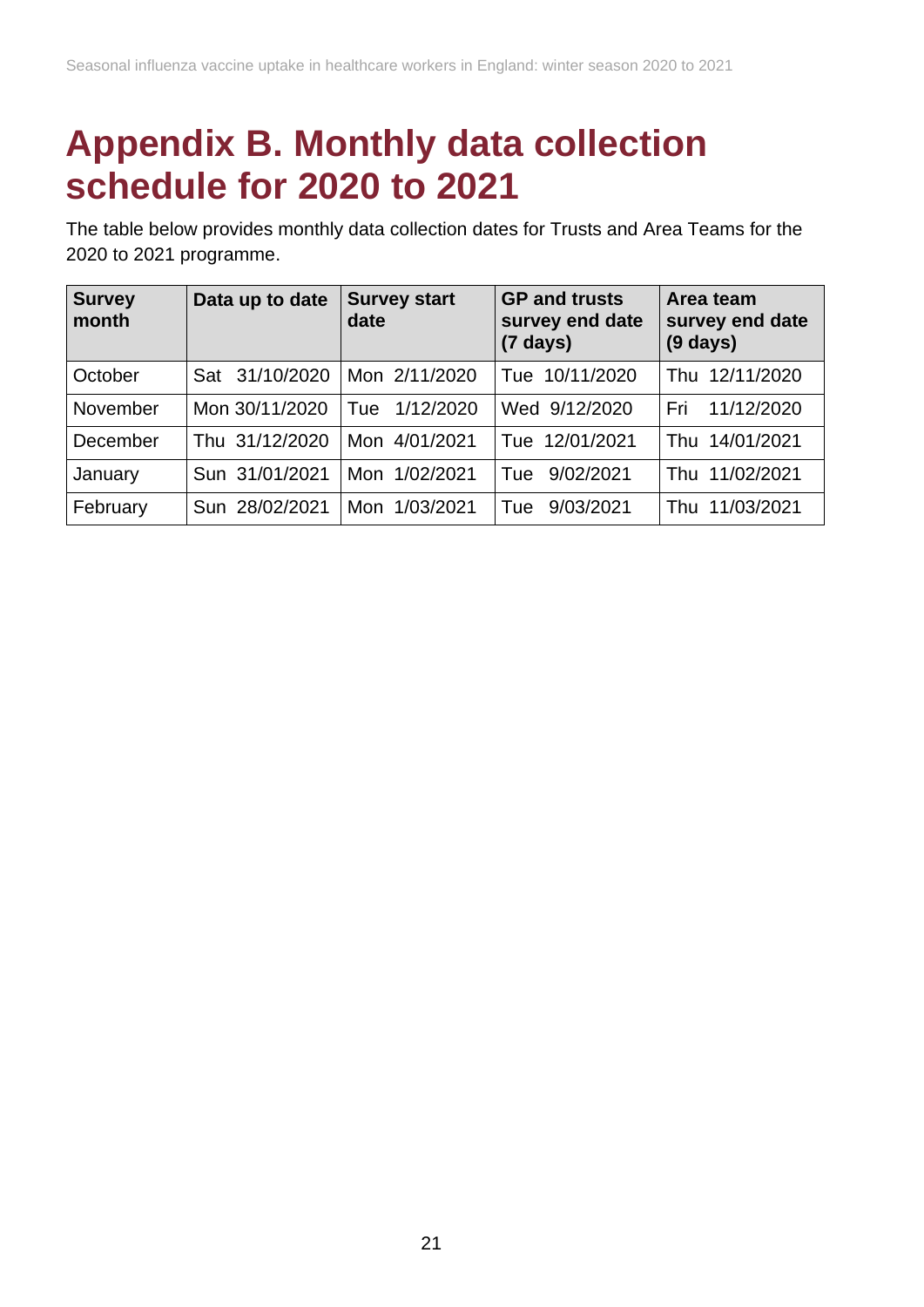# **Appendix C. Survey form for 2020 to 2021**

### <span id="page-21-0"></span>1. NHS Organisation Type

| <b>Acute NHS Trust</b>         |
|--------------------------------|
| <b>Ambulance NHS Trust</b>     |
| NHS England Healthcare Workers |
| Care Trust (NHS Trust based)   |
| <b>Mental Health NHS Trust</b> |
| <b>Other NHS Trust</b>         |
|                                |

### 2. Foundation Trust Status

**Foundation Trust Non-Foundation Trust** 

### 3. Number of Healthcare Workers by Occupation Involved with DIRECT Patient Care ONLY

| Occupation (HCWs that have left the Trust should be excluded)                                                                                                                                                                                                      | No. of HCWs involved with direct<br>patient care | No. of HCWs vaccinated since 1<br>September 2019 | Vaccine Uptake (%)       |
|--------------------------------------------------------------------------------------------------------------------------------------------------------------------------------------------------------------------------------------------------------------------|--------------------------------------------------|--------------------------------------------------|--------------------------|
| All Doctors (excluding GPs) $(i)$                                                                                                                                                                                                                                  |                                                  |                                                  | $- -$                    |
| <b>GPs only</b>                                                                                                                                                                                                                                                    |                                                  |                                                  | $- -$                    |
| Qualified Nurses, midwives and health visitors (excluding GP Practice Nurses) $(i)$                                                                                                                                                                                |                                                  |                                                  | $\overline{\phantom{a}}$ |
| Qualified Nurses, midwives and health visitors (GP Practice Nurses only) $\left(\overline{\mathbf{i}}\right)$                                                                                                                                                      |                                                  |                                                  | $\overline{\phantom{a}}$ |
| All other professionally qualified clinical staff, which comprises of:- $\binom{1}{1}$<br>• Qualified scientific, therapeutic & technical staff (ST&T),<br>• Qualified allied health professionals (AHPs)<br>• Other qualified ST&T<br>• Qualified ambulance staff |                                                  |                                                  |                          |
| Support to Clinical Staff, which comprises of:- $\binom{7}{1}$<br>• Support to doctors (excluding GPs) & nurses<br>• Support to ST&T staff<br>• Support to ambulance staff                                                                                         |                                                  |                                                  | $\overline{\phantom{a}}$ |
| Support to GP staff $(i)$                                                                                                                                                                                                                                          |                                                  |                                                  |                          |
| Total Number of HCWs involved with Direct Patient Care                                                                                                                                                                                                             | $\bf{0}$                                         | $\bf{0}$                                         | $\overline{\phantom{m}}$ |

### 4. Total Number of Healthcare Workers

| Number of HCWs involved with Direct Patient Care $\begin{pmatrix} 1 \end{pmatrix}$ |  |
|------------------------------------------------------------------------------------|--|
| Number of HCWs NOT involved with Direct Patient Care $\binom{7}{1}$                |  |